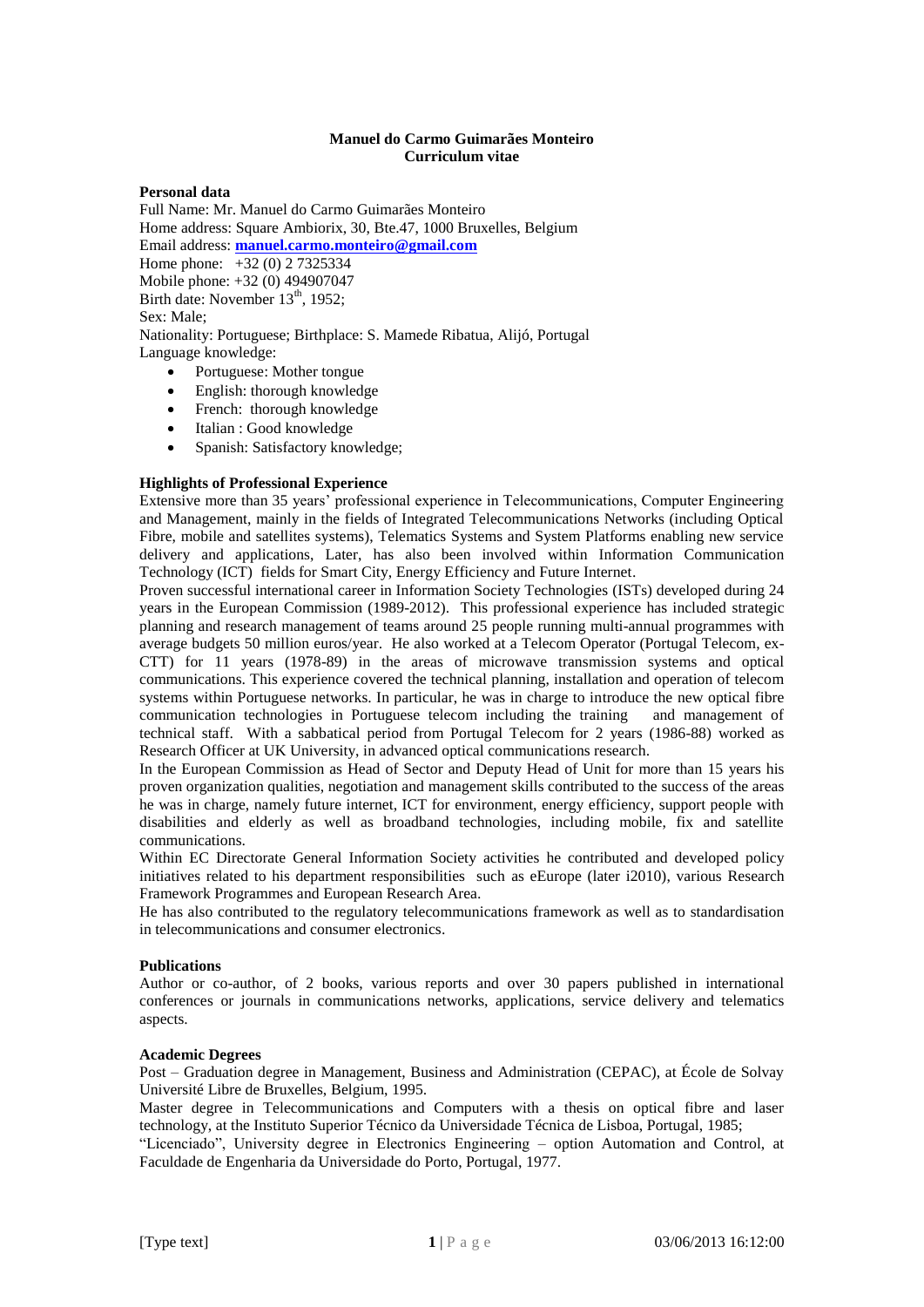### **Support of Telecommunications policy**

My technological background has led me to support regulation exercises (mainly within EC Services such as DG INFSO/B) in which the following principles were followed: regulating only when necessary for promoting better competition, promoting self-regulation and developing ways to deal with liability.

#### **Professional Experience in European Commission DG CONNECT (formerly DG INFSO/ XIII June 1st, 1989 – November 30th, 2012 )**

Over 15 years' experience of middle management in EU Community programmes as Head of Sector and Deputy Head of Unit.

Followed a common approach to strategic management of research: techno-economic justification and development plan including business profile (current state of technological development and trends, important factors for improvement, opportunities and threats, stakeholders); mission, strategic plan (objectives strategies, marketing / exploitation of results, standards, laws and regulations); new developments. As a consequence prepared the work-plan for the calls for proposals of new projects in several areas and co-ordinated several evaluation and audit panels, namely at following programmes:

**FIRE** (Future Internet Research Experimentation)**, 2011-2012**; **ICT for Energy Efficiency** & Environment, **2007-2011**; Communications and Networks, **2004-2007**; **TAP-DE** (Telematics Applications for Disabled and Elderly People), **1998-2004** and **1993-1996**; **TEN-Telecom** (Trans-European Networks of Telecommunications), **1996-1998**; **TIDE** (Technology Initiative for Disabled and Elderly People), **1992-1993**; **COST Telecom** Programme (Scientific and Technology Cooperation), 1989**-1992.**

**01FEB11-30NOV12**: Deputy Head of Unit (CNECT.E4/INFSO.F4) – FIRE (Future Internet Research experimentation [http://cordis.europa.eu/fp7/ict/fire/home\\_en.html](http://cordis.europa.eu/fp7/ict/fire/home_en.html) ) Supported the Head of Unit (and replacing him during his absences) on Unit management and motivation of 20 people team with annual budget around 50 million euro. Coaching new staff, support during handover or difficult technical/contractual dossiers. Followed-up the Unit work progress as well as monitored the Unit budget and contractual matters with the assistance of Officials. Reviewing Unit work plans, made proposals on priorities and re-allocation of tasks to staff. Coordinated and stimulated the Unit web communication as well as awareness activities. Organized and followed-up links to policy, in particular for the Unit Topics area. Coordinating and revising the drafting of new work programs and roadmaps drafts in the area of Future Internet experimentation and its innovation platforms within smart city applications and services. ( [http://cordis.europa.eu/fp7/ict/fire/connected-smart-cities/csc\\_en.html](http://cordis.europa.eu/fp7/ict/fire/connected-smart-cities/csc_en.html) ) Stirred the Future Internet Research Experimentation architecture board with representatives from FIRE platform projects to foster cooperation between R&D projects as well as stimulating brainstorm discussions to review vision and prepare new activities. Prepared the basis for the future strategy and objectives at next EU multiannual program covering Future Internet Experimentation. [http://ec.europa.eu/information\\_society/events/ictproposersday/2012/index\\_en.htm](http://ec.europa.eu/information_society/events/ictproposersday/2012/index_en.htm) Supported the Director for international cooperation EU- Brazil ([http://cordis.europa.eu/fp7/ict/fire/events/2012-fia](http://cordis.europa.eu/fp7/ict/fire/events/2012-fia-aalborg/20120509-brazil-eu-fia_en.html)[aalborg/20120509-brazil-eu-fia\\_en.html](http://cordis.europa.eu/fp7/ict/fire/events/2012-fia-aalborg/20120509-brazil-eu-fia_en.html) ) and EU-Japan including high level bilateral meetings preparation and follow-up to launch coordinated call for future joint projects.

**01APR07-31JAN11-**: Deputy Head of Unit (INFSO.H4) – ICT for Sustainable Growth (Environment, Energy Efficiency and Water Resources Management).( [http://cordis.europa.eu/fp7/ict/sustainable](http://cordis.europa.eu/fp7/ict/sustainable-growth/home_en.html)[growth/home\\_en.html](http://cordis.europa.eu/fp7/ict/sustainable-growth/home_en.html) ) Assisting Head of Unit (and replacing her during her absences) on Unit management and motivation of Unit team of 25 people with annual budget around 150 million euros; representing Unit at high level meetings (within Directorate, Directorate General, Commissioner Cabinet and other services and external organizations – EICTA, ETNO GeSI).

Coordinated contributions to EC documents drafting in the areas of "ICT for Energy Efficiency" and "ICT for Environment". These activities were handled in collaboration with other EC services to prepare strategic documents, including contributions to Inter Service Consultation (CIS). To support DG and other EC Services when requested on topics related to Unit activities.

Coordinated preparations of Call for proposals, including participation and organization of workshops and conference sessions to raise the awareness of Unit activity areas and in particular to prepare new actions such as the building-up new ICT for water management area within the unit activities [\(http://ec.europa.eu/information\\_society/activities/sustainable\\_growth/water/index\\_en.htm](http://ec.europa.eu/information_society/activities/sustainable_growth/water/index_en.htm) ) ; chairing consultation workshops, presenting sector actions at those events and INFO days for the ICT program, such as National Contact Points (NCP) meetings.

Taking measures, in collaboration with other services to improve IT tools performance and staff awareness as well as skills on those tools**.**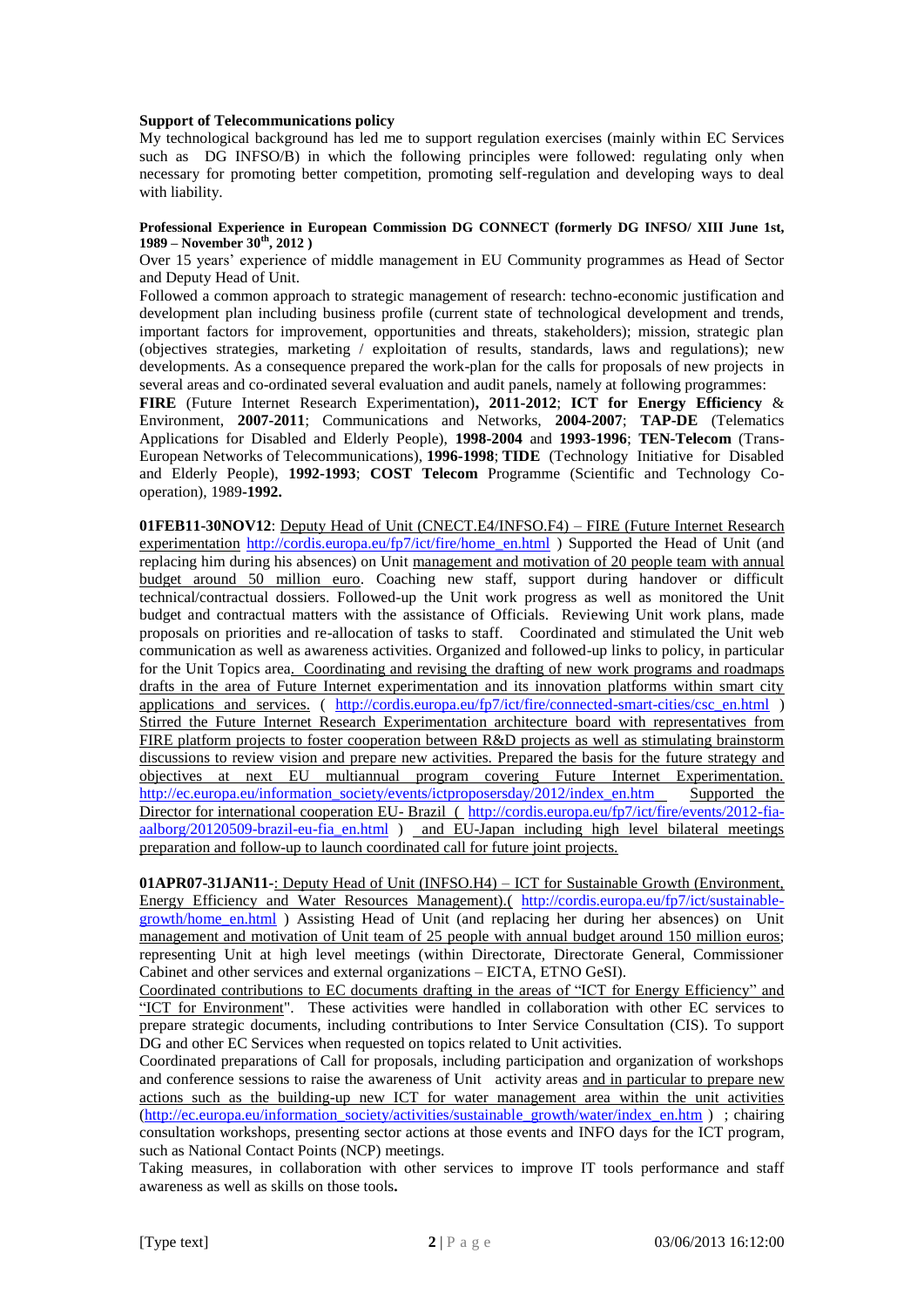Managing group of project covering financial and administrative procedures to keep them under target / deadlines associated with respective contracts and payments to projects

# **01FEB04-31MAR07-**: Deputy Head of Unit INFSO D1, Communications and Network Technologies. [http://cordis.europa.eu/fp7/ict/future-networks/home\\_en.html](http://cordis.europa.eu/fp7/ict/future-networks/home_en.html)

Assisted Head of this Unit and replacing him during his absences to manage and motivate a team of 35 people responsible for following-up more than 90 R&D projects with EC funding around 480 MEUR (near 1 billion EUR cost) for 5 years period programme plus overlap between different programmes transition. These activities include task allocation to staff, monitoring its implementation within agreed deadlines and established procedures plus to follow-up department objectives to accomplish its mission goals. In particular, it was necessary to adapt quickly to new working environment and domains in this Unit, assisting the Head of Unit to rebuild new team work culture and methodologies due to this Unit being at that time at big reorganization associated with staff mobility. Furthermore, he has coached new staff and building team spirit to integrate necessary skills for Unit high professional level achievements record. At end of 2005, following Head of INFSO.D1 Unit replacement his co-ordination activities and support to hierarchy were essential to smoothly handling of that handover transition period.

Since 2005 he has concentrated efforts on Coordination and Support Activities projects to address Broadband Communications area Constituencies need and expectations to develop this field. In fact, he was involved with launching of new Think Tank plus new annual conference series - Broadband Europe and thematic workshops to foster future collaborative research directions, including interoperability and integration of different communication technologies, and rebuilding Broadband Clustering activities and visibility. These latter activities are part of European Research Area exercise in this field to link EU with National and privative R&D activities. He followed the emerging EU industrial Technology Platform initiatives in this area as basis for future work. He has also been responsible for impact assessment of Unit activities, strategy, co-ordination of work programme revision and preparation of future activities in Broadband for All – wired and wireless technologies areas; co-ordination of Concertation activities, technical and political contributions to i2010/ eEurope Action Plan addressing Broadband Digital Divide matters. He has also been involved at initiatives to support international cooperation in the area of broadband communications. He coordinated Call for proposals preparation in the area of Broadband for All, including Priority 8 – R&D support to policy, European Research Area (ERA), International Cooperation (INCO) and one specific for R&D (IST-Call4)

In various occasions, namely in 2004 and later in 2006, due to the insufficient number of Project Officers to cope with projects workload, besides his duties as Deputy Head of Unit he was also responsible for the follow-up monitoring, associated contractual matters including administrative, financial and content of more than 10 R&D projects; he was also responsible for negotiation of new projects.

# **31JAN03-1JAN04:** As Deputy Head of Unit – Information Society Technology Applications related to Elderly and Persons with Disabilities (e-Inclusion) – DG INFSO.F5

[http://ec.europa.eu/information\\_society/activities/einclusion/index\\_en.htm](http://ec.europa.eu/information_society/activities/einclusion/index_en.htm)

Main duties were to support the Head of Unit for the overall organisation and management of the activities. In particular, during year 2003 coordinated briefings preparation for his hierarchy and cabinet in matters related to eInclusion. Moreover, prepared transition period for new Head of Unit to take over his duties assisting him on daily management and at preparation and planning future activities.

- He was also responsible, namely for: impact assessment of Unit activities, strategy, co-ordination of work programme revision, preparation of future activities in this Sector and co-ordinating drafting/editing with experts contributions to policy papers plus some report sections at various working groups such as eAccessibility Expert Group, INCOM subgroup of Communications Committee – COCOM. Some of these reports were converted into EC working documents and adopted by High Level Groups who endorsed some of their recommendations. These activities included inter service consultations and collaboration with another EC Services, Institutions and External Organizations plus contributions to EC Commissioners Cabinet and Press Services. Moreover, negotiated and managed Coordination and Support Activities projects to support reorganization of constituency and launching studies and Observatory surveys to identify trends plus strengths, weakness, opportunities and threatens (SWOT) in this field. This exercise included updated of Member States National programmes survey to support European Research Area strategies in this field.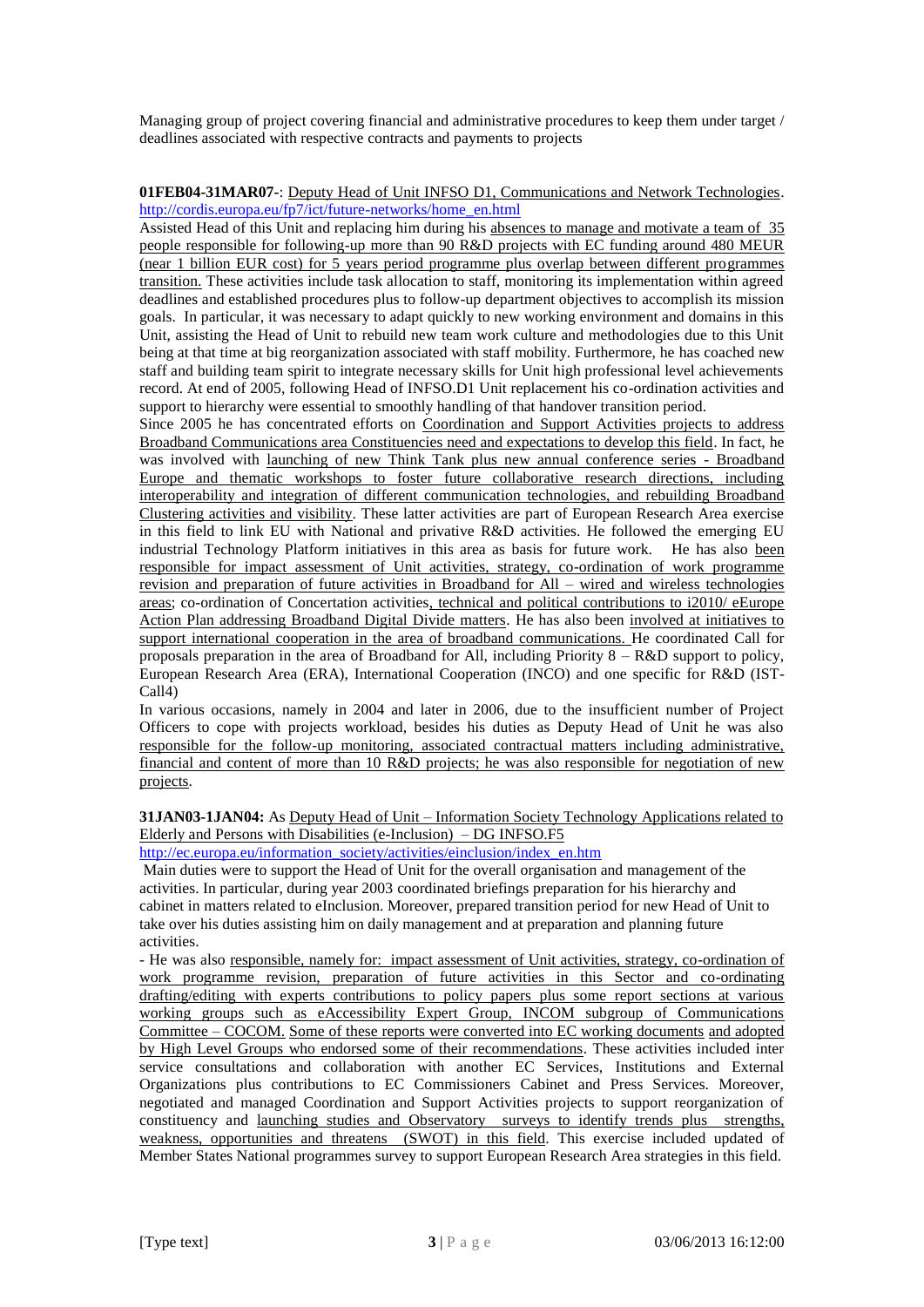- Coordinated planning, preparation and organization of IST Call-2 for Proposals in the area of eInclusion; being the EC contact point for clarifications related to this call; responsible for presentations to Constituency plus potential new actors; briefing Experts and Rapporteurs on this exercise rules and procedures; follow-up and monitor call-2 evaluation in terms of quality control and procedures; training staff and coaching new staff.; handling any expected problem and/or difficulties in order to guarantee a smooth and fair exercise. Prepared EC Implementation Plan of this call-2 results based on Evaluation Panel Reports.

- Coordinated FP7 (7<sup>th</sup> R&D Frame Work Programme) preparation with launching Think Tank to prepare roadmaps, research strategies and priorities followed by consultation and validation mechanisms with constituencies such as workshops, web on-line discussing groups/ forum and concertation meetings.

**1NOV03-31DEC03**: Following resignation of Head of INFSO.B2 Unit, appointed *Acting Head (f.f.- "faire fonctions")* of this Unit (IST Applications for People with Disabilities and Elderly People). Then, he was in charge of DG INFSO.B2 Unit management with around 25 Staff Member size (A, B, C grades plus AUX, INTERIM and "Expert National Detachée" - END). At this position, the main functions and duties have been the following:

- Management and motivation of Unit team of around 25 people including staff performance assessment (CDR) and representing Unit at meetings.

- Follow-up contract payments and Unit budget spent in accordance with planed targets for this Unit.

- Coordination of Unit actives related to implementation of 5<sup>th</sup> Framework Programme (FP), preparation of Unit area constituency for  $6<sup>th</sup>$  FP new instruments, eEurope Action Plans (2002 work progress report and new road map for 2005 plan), international co-operation and contributions for European Year of people with disabilities 2003 (Y2003).

**1NOV02-31OCT03**: Appointed *Deputy Head of Unit*– Information Society Technology Applications related to Elderly and Persons with Disabilities – DG INFSO.F5; his main duties were to support the new Head of Unit for the overall organisation and management of the activities. This function included the management and motivation of Unit team of around 25 people plus representing Unit at high level meetings (within Directorate, Directorate General, Commissioner Cabinet and other services plus external organisations). In particular, coordinated briefings preparation for his hierarchy and cabinet in matters related to eInclusion. Moreover, prepared transition period for new Head of Unit to take over his duties assisting him on daily management; it included the advising on planning, organization and preparation of running and future activities. In particular, monitoring work progress and introduction corrective measures when necessary in order to Unit achieve objectives and deadlines in terms of project contract negotiation, preparation, management and payments. Some of these deadlines were discussed and fixed at Directorate level.

- Co-ordinated Unit Technical work, including interfaces with other EC Services and Institutions such as DG-RTD Unit – The Ageing of Population, DG-ENT – Unit standardisation and DG-EAC - Design-for-All Curriculum to address recommendations and policies in these fields. This co-ordination activity also encompassed cluster leader role to stimulate concertation and improve synergy among RTD projects addressing independent living of older people and people with disabilities.

**-** Coached and trained new staff and stimulated the build-up of team spirit to motivate and integrate staff with different experiences, skills and backgrounds towards a trust and friendly environment to cope with workload and pressure. In particular, he coordinated call for proposal preparation and evaluation in close cooperation with Head of Unit and other Services. This call for proposal results were the basis for EC Implementation Plan submitted to Member States Committee at IST Programme. He follow-up new project negotiation process progress.

- He was also responsible, namely for: impact assessment of Unit activities, strategy, co-ordination of work programme revision, preparation of future activities in this Field and co-ordinating drafting/editing with experts contributions to policy papers plus some report sections at various working groups such as eAccessibility Expert Group, standardisation and interservices with other EC Services and Institutions. Some of these reports were converted into EC working documents and adopted by High Level Groups who endorsed some of their recommendations. These activities included briefings to EC Commissioners Cabinet and Press Services.

- Supported also hierarchy for High-Level Dialogue with USA plus International Cooperation with Canada, Japan and Latin America in the area o eAccessibility.

**15FEB99- OCT02**: Appointed *Head of Sector* – Take up Measures – within the Unit (EC-DG-INFSO.B2) - IST (Information Society Technologies) Applications for People with Special Needs,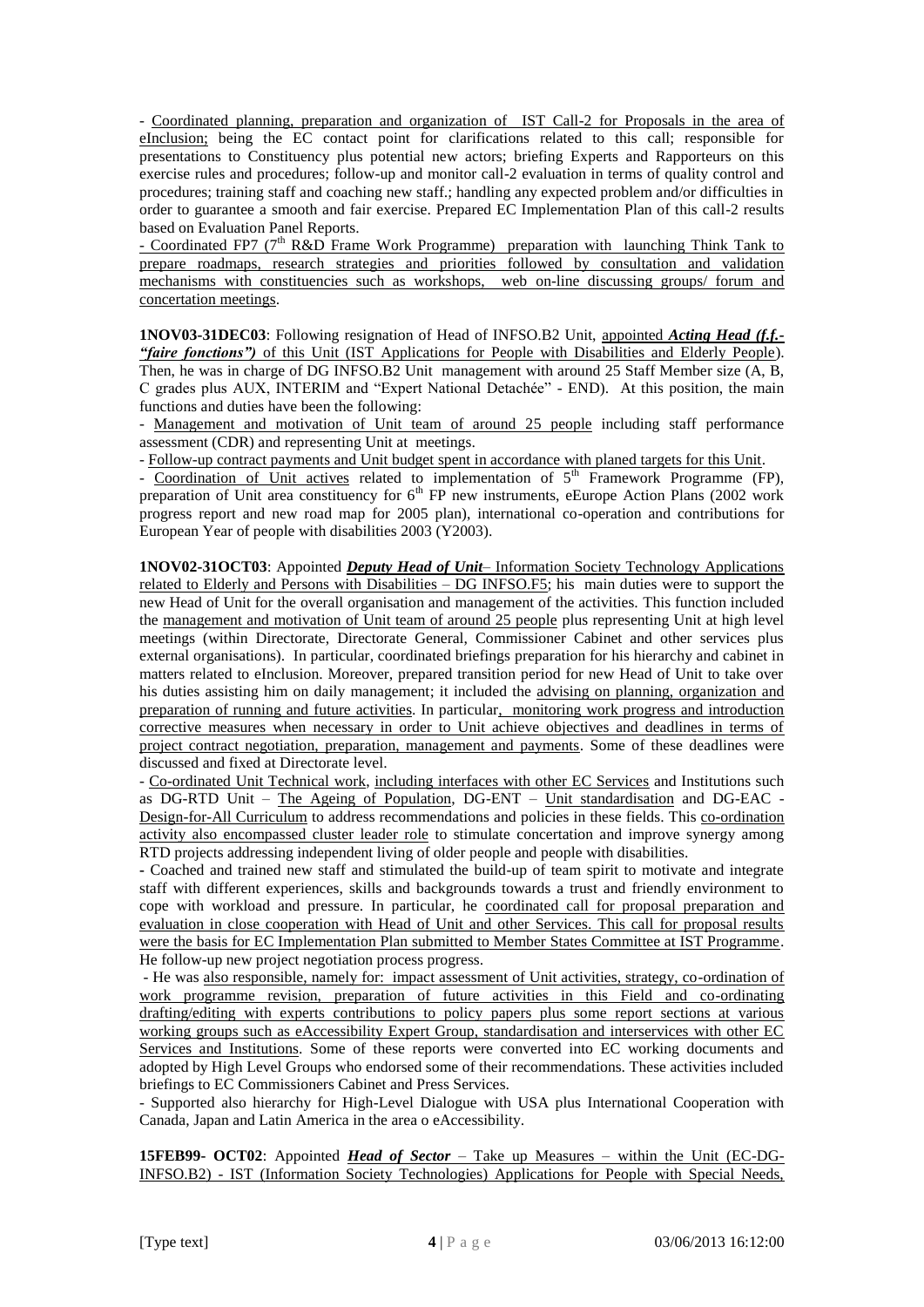including People with Disabilities and Elderly People. At this position, the main functions and duties were the following:

- Replacing the Head of Unit during his absences on the management of the Unit. This function included the management and motivation of Unit team of around 20 people plus representing Unit at high level meetings (within Directorate, Directorate General, Commissioner Cabinet and other services plus external organisations).

- Co-ordinated Unit Technical work, including interfaces with other services such as DG-RTD Unit – The Ageing of Population, DG-ENT – Unit standardisation and DG-EAC – Unit Design-for-All Curriculum. This co-ordination activity also encompassed cluster leader role to stimulate concertation and improve synergy among RTD projects addressing independent living of older people and people with disabilities.

- Co-ordinating the drafting and associated activities for an EC Communication followed by Council and European Parliament resolutions on "Public web sites accessibility". These activities included discussions and negotiations at Council and EP Groups in collaboration with other EC services to prepare those resolutions. To support EC Cabinet and other relevant EC Services related to decision process and awareness (press). As a major result of these activities it was adopted by the Council one set of recommendations to improve accessibility of all public web sites by people with disabilities.

- Co-ordinated drafting / editing of strategic and working documents in the area of IST applications for Disabled and Elderly People for the preparation of new activities for the Sector such as RTD framework programmes drafts and IST work programme revisions.

- Co-ordinated Call for proposals, preparation of planning and evaluation, the e-Europe Action Plan preparation, followed by its monitoring (this activity is handled in collaboration with other Services).

- Co-ordinated interface and links between INFSO.B2 RTD activities and Social Inclusion policy under DG EMP.

- Advised the Head of Unit on strategy, communication and implementation of this Unit objectives and work.

- Advised the Unit and B Directorate on programme monitoring for this Sector action, including takeup measures to foster deployment of R&D results.

- Reviewed Unit work plans, made proposals on future priorities and re-allocation of tasks to staff; coaching and supporting new staff.

- Follow-up Unit budget implementation and overview of contract preparation in accordance with Directorate B targets.

- Follow-up on behalf of Directorate B IST Cross Programme Action (CPA) 2 - Multisensorial, Multimodal Intelligent Interfaces – activities, including work programmes, calls plus evaluation preparations.

- Liaison with European Parliament – Disability Intergroup, with Council of Europe Committee for analysing the impact of technology on quality of life for people with disabilities and with Member States High Level Group for Employment and Social Policy within Information Society.

- Co-ordinated preparations of Call for proposals and the organisation of workshops and conference sessions for the awareness of Sector activities and to prepare new actions; making presentations about this sector actions at those events plus INFO days for the IST programme.

- To support the Unit for the International Co-operation with USA, Canada, Japan and Latin American countries for the Sector People with Special Needs, including the Disabled and the Elderly. These activities are co-ordinated with other services such as RELEX.

- Managed one group of operational IST (Information Society Technologies) Framework RTD Programme Projects and negotiated new projects including Support Measures for the Take-up in the area of new IST applications, products and services for people with special needs. Among these projects a few were addressing teleassistance to support social and health care at home of older people and people with disabilities.

**OCT97-14 FEB99 -**: Following EC internal competition got a permanent statutory staff post at TEN-Telecom Programme (EC-DGXIII.G3), as Principal Administrator.

[\(http://europa.eu/legislation\\_summaries/information\\_society/strategies/l24226e\\_en.htm](http://europa.eu/legislation_summaries/information_society/strategies/l24226e_en.htm) ) Then, his main functions and duties were the following:

- Contribution to the TEN-Telecom work programme, including set-up of workshops and discussion group of Experts to collect ideas and to promote programme strategy and priorities to foster new telecom technologies roll-out.

- Development of new sector of activities in TEN-Telecom Programme addressing the interoperability of telecom networks, including satellites, mobile and broadband fix networks. This new sector also included activities for the deployment of new services and applications supported by satellite and mobile telecommunications in the areas of transport, mobility and environment.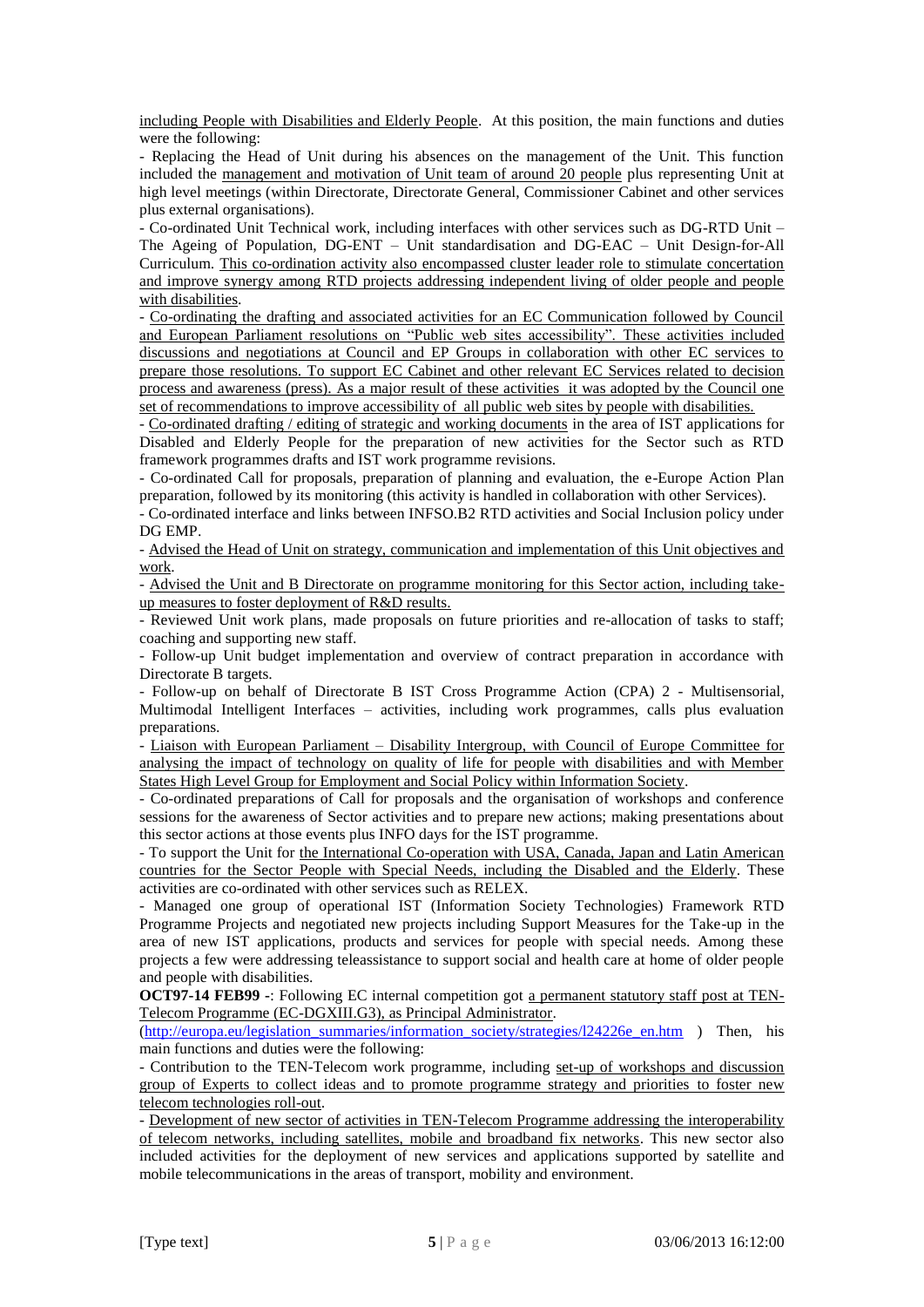- Awareness and dissemination of TEN-Telecom activities such as the organisation and chairing of the workshops as well as making presentations at conferences and other events including "National Information Days" at various Member States.

- Responsible for the preparation and launch of the TEN-Telecom call for proposals 1998/1 in the field of interoperation and development of networks, with a special emphasis on broadband satellite networks.

- Management of projects in the fields of networks and value-added telecommunication services for transport, mobility and environment roll-out.

- Responsible for the ASTRON (Applications on the Synergy of satellite Telecommunications, eaRth Observation and Navigation) co-operation initiative with the JRC (Ispra); being appointed as representative of DGXIII to be the interface and to follow-up this JRC initiative.

- To support the TEN-Telecom Unit, in the area of satellite communications applications and services deployment, with drafts and comments to documents associated with inter-services consultations and Commission Communications.

- To provide the appropriate liaison with various related bodies and organisations in the field of new applications and services supported by satellites and mobile communications such as the "EU Satellite Action Plan Group" and the "GNSS-2 WG2 – Finance and Technical issues" as well as other EC Services. At this activity it was prepared the EU satellite communication strategic approaches and roadmap.

**NOV92- SEP97:** Under the EC staff mobility scheme and following the invitation of Mr. Ballabio, responsible for EC-DGXIII.C5 - TIDE (Telematics for the Integration of Disabled and Elderly People) actions, joined TIDE program as Project Scientific Officer and Acting Deputy to Head of Unit to coordinate informatics and personnel matters. Then, he was engaged with the following functions:

# **-** *Acting Deputy to Head of Unit (f.f.)*

As Acting Deputy to the Head of Unit his duties included supporting the Head of Unit as his Deputy and replacing him during absences on various activities, for example:

- Selection of Experts, A, B and C grades Personnel, planning unit activities, chairing meetings including Unit meetings, representing XIII.C.5 Unit at meetings and events including HoU meetings, advising on programme monitoring and the publicity of success stories, liaising with Industry and Parliament, co-ordinating call evaluations and preparing new contracts, liaising with other EC services, coaching and supporting new staff.

# **-** *Project Scientific Officer*

As project scientific officer his duties included:

- Following up the technical and administrative progress of nine TIDE Bridge Phase and TAP-DE projects, as well as one Copernicus project,

- Making presentations on TIDE activities, including participation at INFO days,

- Preparing workshops, conferences, calls for proposals, evaluation and analysis of technical annexes.

- Providing appropriate liaison with various related bodies and organisations in the field of disability and human impairment due to age, including the Inter-Service Group for Disability as well as EP Group for Disability, Secretary of the TIDE Bridge Phase Committee and TPC Working Group of the Telematics Programme (DE Sector), participating at the Task Force for the TIDE Bridge Phase evaluation, participating on the preparation of the 5FP, at meeting discussions, reviewing drafts and coordinating actions with experts from the rehabilitation technology field, international co-operation with PECO/INCO countries to stimulate their participation as partners in new TAP-DE projects and following up standards, regulations and Telecom policy concerning DE issues.

- To contribute for the preparation and revision of TIDE legal basis and Call for Proposals text drafts.

- To follow-up TIDE project contracts and database.

**JUN89-NOV92:** Joined European Commission as *Scientific Officer* for the COST Telecom Programme (EC-DGXIII.D1) [http://www.cost.eu/domains\\_actions/ict](http://www.cost.eu/domains_actions/ict) where the main tasks were:

- Participation at COST Telecommunication Project Management Committee meetings providing technical secretariat, exchanging information on EC and COST activities and advising on work organisation for several projects.

- Chairing meetings and Conference Sessions.

- Co-ordination and follow-up of COST Telecommunication research projects plus making the liaison with some EC programs such as RACE, DRIVE, ESPRIT, SCIENCE as well as the Telecom policy and standardisation groups.

-Coordinate the drafting/editing of Annual Interim Reports and the Final Reports such as for the projects COST 210, COST 215 and COST 216.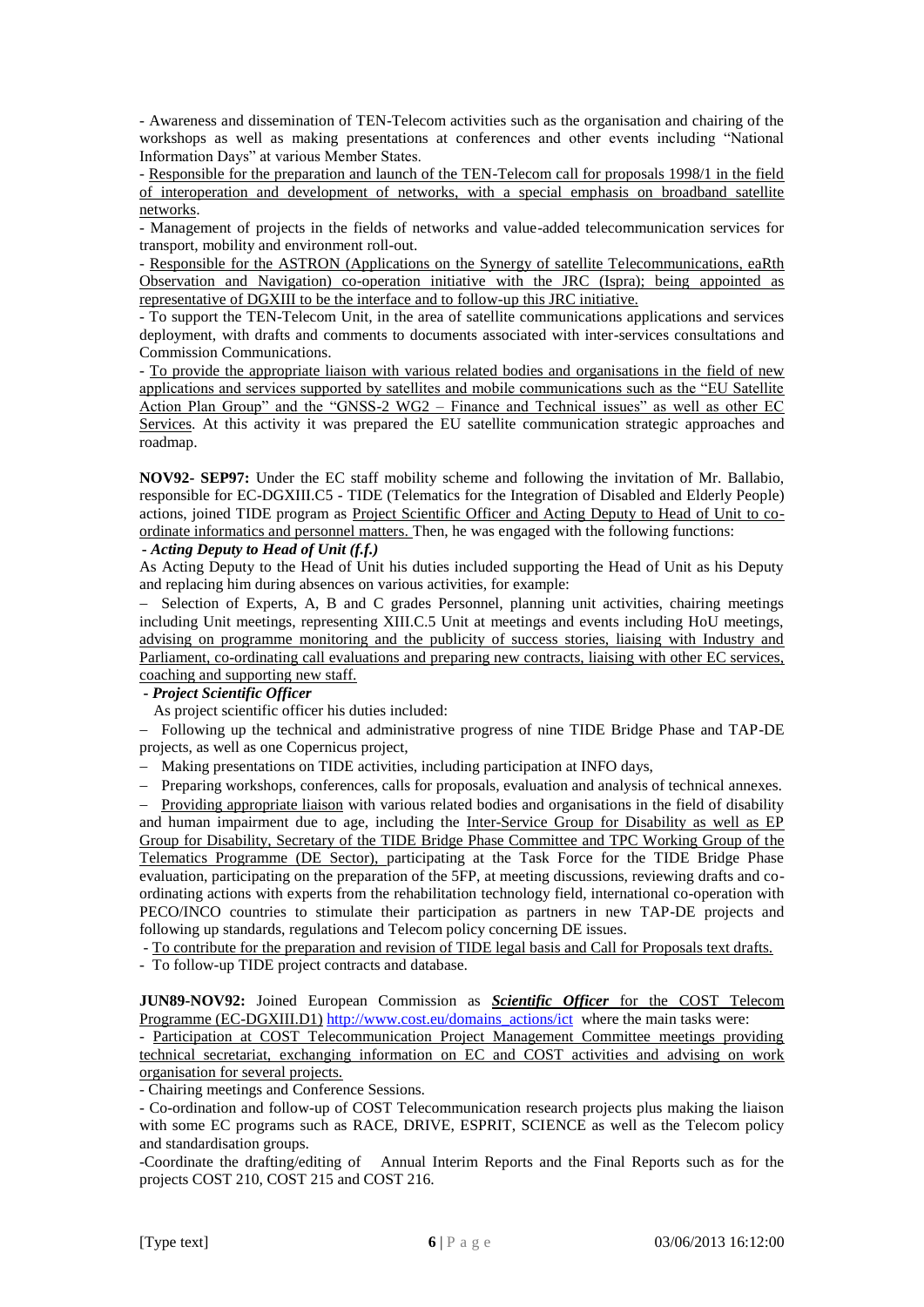- Organisation of Management Committee meetings and several seminars and workshops to prepare strategy and forecast of research cooperation in telecommunications field.

- Within the unit, to assist the head of unit to plan and control the COST Telecommunication budget and to represent when necessary COST Telecom Sector at the Technical Committee of Telecommunication (TCT) or COST Senior Official Committee level meetings.

- Selection of A, B and C grade personnel as well as Experts.

- Organising and participated at the committee of the COST Ministerial Conference and Scientific Forum in Vienna on 20-22 November 1991.

- Liaison with other EU Institution Services such as DG-RTD (ex-xII) and COST Council.

- Liaison with other CEC departments for printing reports, COST publicity and public relations.

- Preparation and organisation of new COST Telecom research projects (e.g. COST 238, COST 242) and presentation of COST activities at several conferences and meetings in European Research & Development Institutions outside the COST framework.

- Co-ordination and follow-up of proposals evaluation from PECO (Pays de la Europe Centrale et Orientale) under COST Telecom framework. After the preparation of PECO proposals evaluation report in collaboration with other members of COST Telecom team, presentation and discussion of such report at COST Senior Official Sub-Committee.

- Set-up and develop contacts with new COST countries, especially with Central and Eastern Europe (PECO), in order to improve science and technology co-operation under various EC schemes and COST framework.

# **Previous Professional Experience**

**1978-1989:** At Portugal Telecom (PT, ex-CTT) operator <http://www.telecom.pt/InternetResource/PTSite/UK/> he took various jobs in the area of telecommunications systems, namely microwaves radio and optical fibres transmission; these jobs included management of engineering teams of average 25 technical staff, being responsible for design, feasibility studies and implementation of communication systems plus training operational staff. He was also in charge of preparing international tenders and negotiation of techno-economic matters to select new or upgrading telecommunication systems. In particular, it might be highlighted the following:

- In October **1988**, joined Innovation & Development Unit at PT where he developed new optical fibre telecommunication systems (140 Mbit/s) and prepared the transfer of this technology to this company plus Portuguese industry. He participated at CEPT meetings and coordinated PT company activities associated with CCITT for recommendations and standardisation efforts in the area of optical communication area. Presented at various seminars papers and communications in this field and was responsible for liaison with other industrial players and Universities in this domain. In particular being involved and representing PT company at national Portuguese RTD programme to develop the local broadband networks with optical fibre supporting potential roll-out of the wideband services.

**- 1986-1988:** Under a sabbatical leave of absence from Portugal Telecom and with an UK Industrial scholarship he was Research Officer at the North Wales University in UK where he was involved in RTD activities, namely modelling & simulation of advanced optical fibre telecommunication systems. Results were presented at conferences and through technical publications. In particular it might be highlight the following activities:

- As Research Officer the main activity was modelling advanced optical telecommunication systems to assess its impairments and limitations, such as, band limiting effect for high bit rate with optical coherent detection. At the optical laboratory prepared and run demonstrations and set-up of equipment.

- Prepared a seminar on "Further Links Between Signal Processing and Channel Coding with Special Reference to Optical PPM", at University Department and presented the main conclusions at Polymodel 10 Conference, Sunderland, and May 1987.

- In **1985**: he was involved on the introduction of fibre optics and laser technologies in the area of telecommunications in Portugal with the installation of the first 2 systems using these technologies. In particular, he organized awareness sessions through workshops and seminars to prepare telecom actors to the adoption of this new technology. Prepared the decision makers as well as technical staff to handle new technologies and prepare strategy and support planning papers for the network development. Besides representing Portugal at international organizations such as CEPT for the harmonization of optical communications, he also participated at conferences in this field to present Portuguese experience.